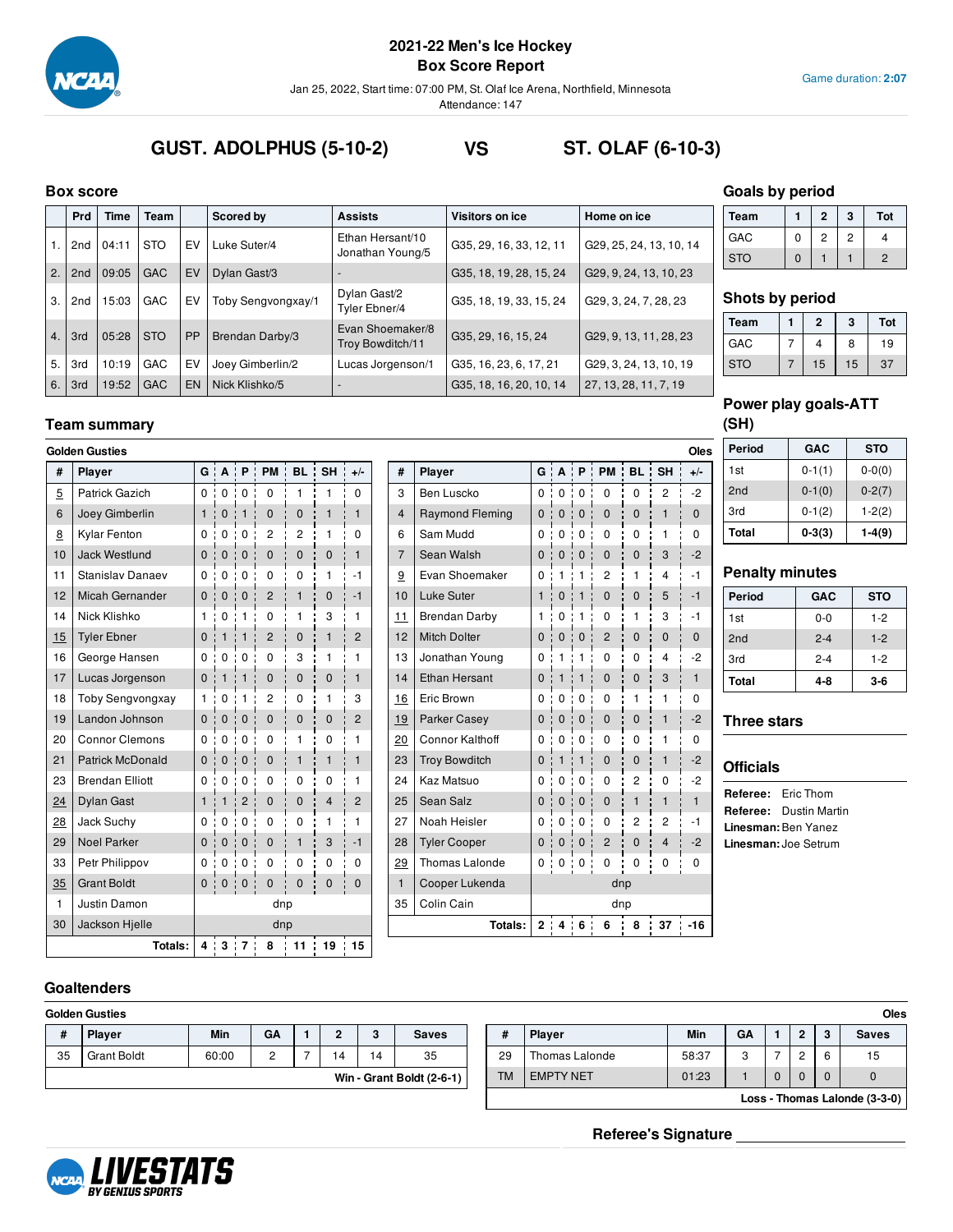

## **2021-22 Men's Ice Hockey Box Score Report**

Jan 25, 2022, Start time: 07:00 PM, St. Olaf Ice Arena, Northfield, Minnesota

Attendance: 147

## **Penalty summary**

| <b>Prd</b>      | <b>Player</b>       | Team       | Min            | <b>Offense</b>       | Time  |    |
|-----------------|---------------------|------------|----------------|----------------------|-------|----|
| 1st             | <b>Mitch Dolter</b> | <b>STO</b> | 2              | Hooking              | 03:37 | PP |
| 2 <sub>nd</sub> | Tyler Ebner         | GAC        | $\overline{2}$ | <b>High Sticking</b> | 00:46 | PP |
| 2nd             | Evan Shoemaker      | <b>STO</b> | 2              | Holding              | 04:59 | PP |
| 2 <sub>nd</sub> | Toby Sengvongxay    | GAC        | $\overline{2}$ | Roughing             | 15:28 | PP |

| Prd | <b>Player</b>          | Team | Min            | <b>Offense</b>          | Time  |    |
|-----|------------------------|------|----------------|-------------------------|-------|----|
| 3rd | Kylar Fenton           | GAC  | 2              | Holding                 | 04:56 | PP |
| 3rd | <b>Micah Gernander</b> | GAC  | $\overline{2}$ | Slashing                | 12:58 | PP |
| 3rd | <b>Tyler Cooper</b>    | STO  | 2              | Goaltender Interference | 14:48 | PP |

Game duration: **2:07**

## **Faceoff summary**

| GUIUCII GUSLICS |                         |                |                |      |
|-----------------|-------------------------|----------------|----------------|------|
| #               | <b>Player</b>           | W              |                | FO%  |
| 24              | Dylan Gast              | 10             | 16             | 38.5 |
| 14              | Nick Klishko            | $\overline{7}$ | 11             | 38.9 |
| 11              | Stanislav Danaev        | 5              | 3              | 62.5 |
| 21              | <b>Patrick McDonald</b> | $\overline{4}$ | $\overline{4}$ | 50.0 |
| 33              | Petr Philippov          | $\overline{2}$ | 3              | 40.0 |
| 28              | Jack Suchy              |                |                | 50.0 |
| 20              | <b>Connor Clemons</b>   | $\Omega$       |                | 0.0  |
|                 | Totals:                 | 29             | 39             | 42.6 |

| Golden Gusties |                         |                |    |      |    |                      |             |                |  |
|----------------|-------------------------|----------------|----|------|----|----------------------|-------------|----------------|--|
| #              | Player                  | W              |    | FO%  | #  | Player               | W           |                |  |
| 24             | Dylan Gast              | 10             | 16 | 38.5 | 19 | Parker Casey         | 19          | 5              |  |
| 14             | Nick Klishko            |                | 11 | 38.9 | 23 | <b>Troy Bowditch</b> | 10          | 7              |  |
| 11             | <b>Stanislav Danaev</b> | 5              | 3  | 62.5 | 14 | Ethan Hersant        | ⇁           | 12             |  |
| 21             | <b>Patrick McDonald</b> | 4              | 4  | 50.0 | 28 | <b>Tyler Cooper</b>  |             | $\mathbf{0}$   |  |
| 33             | Petr Philippov          | $\overline{c}$ | 3  | 40.0 | 10 | Luke Suter           |             |                |  |
| 28             | Jack Suchy              |                |    | 50.0 | 9  | Evan Shoemaker       |             | $\overline{2}$ |  |
| 20             | <b>Connor Clemons</b>   | 0              |    | 0.0  | 11 | <b>Brendan Darby</b> | $\mathbf 0$ | $\overline{c}$ |  |
|                | Totals:                 | 29             | 39 | 42.6 |    | Totals:              | 39          | 29             |  |

# **Faceoff chart**

#### **Golden Gusties Oles**

| <b>WON</b> | $2 - 1$<br>$3 - 5$<br>$3 - 6$<br>$0 - 1$  | <b>WON</b>                                                                               | <b>FACEOFFS</b>  |
|------------|-------------------------------------------|------------------------------------------------------------------------------------------|------------------|
| 10         | .37.5% - 62.5% 从 66.7% - 33.3% │          |                                                                                          | 1st Period       |
| 9          |                                           | 10                                                                                       | 2nd Period       |
| 10         |                                           | 18                                                                                       | 3rd Period       |
| 24         |                                           | 30                                                                                       | At even strength |
|            | $8 - 12$<br>$2 - 2$<br>$5 - 5$<br>$0 - 2$ | 6                                                                                        | Power play       |
|            |                                           | 3                                                                                        | Short handed     |
|            |                                           | $6 - 5$<br>$54.5\%$ - $45.5\%$ .<br>.40.0% - 60.0% 从 50.0% - 50.0% ,<br>$0.0\%$ - 100.0% |                  |

#### **Power play summary**

| <b>Golden Gusties</b>                        |              |       |                |              |              |        |              |       |                |              |       | Oles       |
|----------------------------------------------|--------------|-------|----------------|--------------|--------------|--------|--------------|-------|----------------|--------------|-------|------------|
| Prd                                          | <b>Start</b> | End   | <b>Elapsed</b> | <b>Shots</b> | (Opp)        | Prd    | <b>Start</b> | End   | <b>Elapsed</b> | <b>Shots</b> | (Opp) |            |
|                                              | 03:37        | 05:37 | 02:00          |              |              | C<br>- | 00:46        | 02:46 | 02:00          | c<br>ت       | 0     |            |
| 2                                            | 04:59        | 06:59 | 02:00          | $\Omega$     |              | C<br>ے | 15:28        | 17:28 | 02:00          | 4            |       |            |
| 3                                            | 14:58        | 16:48 | 01:50          | 2            | C            | ◠<br>ບ | 04:56        | 05:28 | 00:32          |              |       | <b>PPG</b> |
| Summary: 3 opps, 3 shots, 0 goal, time 05:50 |              |       |                |              | $\circ$<br>ت | 12:58  | 14:48        | 01:50 |                | $\Omega$     |       |            |

|                                              |              |            |                |              |       | Oles       |  |  |  |
|----------------------------------------------|--------------|------------|----------------|--------------|-------|------------|--|--|--|
| <b>Prd</b>                                   | <b>Start</b> | <b>End</b> | <b>Elapsed</b> | <b>Shots</b> | (Opp) |            |  |  |  |
| $\overline{2}$                               | 00:46        | 02:46      | 02:00          | 3            | 0     |            |  |  |  |
| $\overline{2}$                               | 15:28        | 17:28      | 02:00          | 4            |       |            |  |  |  |
| 3                                            | 04:56        | 05:28      | 00:32          |              | 0     | <b>PPG</b> |  |  |  |
| 3                                            | 12:58        | 14:48      | 01:50          |              | 0     |            |  |  |  |
| Summary: 4 opps, 9 shots, 1 goal, time 06:22 |              |            |                |              |       |            |  |  |  |

### **Shootout summary**

No Shootouts

**Penalty shot summary**

No Penalty Shots



**Referee's Signature**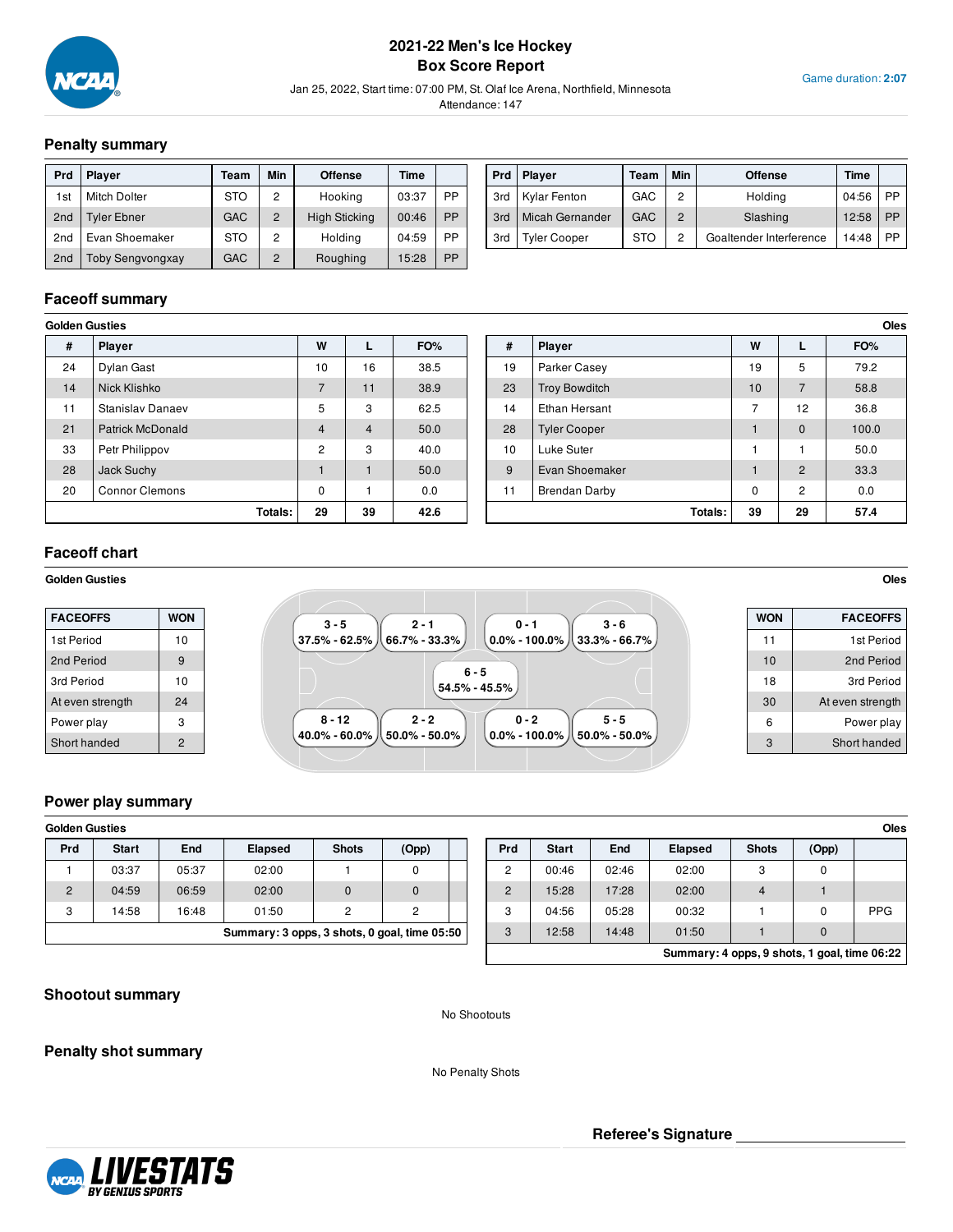

Jan 25, 2022, Start time: 07:00 PM, St. Olaf Ice Arena, Northfield, Minnesota

Attendance: 147

# **GUST. ADOLPHUS 4 - 2 ST. OLAF**

### **Scoring by period**

| Team            |  |  |
|-----------------|--|--|
| GUST. ADOLPHUS  |  |  |
| <b>ST. OLAF</b> |  |  |

# **Start of 1st period**

| Golden Gusties                                                                                                                 |       |       |        | Oles                                                                                                                                         |
|--------------------------------------------------------------------------------------------------------------------------------|-------|-------|--------|----------------------------------------------------------------------------------------------------------------------------------------------|
| <b>Action</b>                                                                                                                  | Time  | Score | On Ice | <b>Action</b>                                                                                                                                |
| Starting lineups GAC: #35 Grant Boldt, #28 Jack Suchy, #24<br>Dylan Gast, #15 Tyler Ebner, #5 Patrick Gazich, #8 Kylar Fenton. | 00:00 |       |        | Starting lineups STO: #29 Thomas Lalonde, #16 Eric Brown, #19<br>Parker Casey, #11 Brendan Darby, #20 Connor Kalthoff, #9 Evan<br>Shoemaker. |
| Start of 1st period.                                                                                                           | 00:00 |       |        | Start of 1st period.                                                                                                                         |
|                                                                                                                                | 00:00 |       |        | Faceoff #24 Dylan Gast vs #19 Parker Casey won by STO.                                                                                       |
| Faceoff #14 Nick Klishko vs #14 Ethan Hersant won by GAC.                                                                      | 01:12 |       |        |                                                                                                                                              |
| Shot by GAC #20 Connor Clemons OFF TARGET.                                                                                     | 01:26 |       |        |                                                                                                                                              |
| Shot by GAC #5 Patrick Gazich, saved by #29 Thomas Lalonde.                                                                    | 02:01 |       |        |                                                                                                                                              |
|                                                                                                                                | 02:01 |       |        | Faceoff #33 Petr Philippov vs #19 Parker Casey won by STO.                                                                                   |
| Shot by GAC #11 Stanislav Danaev, saved by #29 Thomas<br>Lalonde.                                                              | 02:21 |       |        |                                                                                                                                              |
|                                                                                                                                | 02:27 |       |        | Faceoff #21 Patrick McDonald vs #19 Parker Casey won by STO.                                                                                 |
| Shot by GAC #21 Patrick McDonald, saved by #29 Thomas<br>Lalonde.                                                              | 02:50 |       |        |                                                                                                                                              |
| Faceoff #21 Patrick McDonald vs #23 Troy Bowditch won by GAC.                                                                  | 02:50 |       |        |                                                                                                                                              |
| Shot by GAC #29 Noel Parker, saved by #29 Thomas Lalonde.                                                                      | 03:13 |       |        |                                                                                                                                              |
| Faceoff #24 Dylan Gast vs #14 Ethan Hersant won by GAC.                                                                        | 03:13 |       |        |                                                                                                                                              |
| Shot by GAC #18 Toby Sengvongxay BLOCKED by #27 Noah<br>Heisler.                                                               | 03:29 |       |        |                                                                                                                                              |
|                                                                                                                                | 03:37 |       |        | Penalty on #12 Mitch Dolter STO 2 minutes for HOOKING.                                                                                       |
| GAC start of power play.                                                                                                       | 03:37 |       |        |                                                                                                                                              |
| Faceoff #24 Dylan Gast vs #9 Evan Shoemaker won by GAC.                                                                        | 03:37 |       |        |                                                                                                                                              |
| Shot by GAC #8 Kylar Fenton, saved by #29 Thomas Lalonde.                                                                      | 03:49 |       |        |                                                                                                                                              |
|                                                                                                                                | 03:49 |       |        | Faceoff #24 Dylan Gast vs #9 Evan Shoemaker won by STO.                                                                                      |
|                                                                                                                                | 05:37 |       |        | <b>STO</b> #12 Mitch Dolter penalty complete.                                                                                                |
| GAC end of power play.                                                                                                         | 05:37 |       |        |                                                                                                                                              |
| Shot by GAC #20 Connor Clemons BLOCKED by #16 Eric Brown.                                                                      | 05:37 |       |        |                                                                                                                                              |
|                                                                                                                                | 05:37 |       |        | Faceoff #33 Petr Philippov vs #23 Troy Bowditch won by STO.                                                                                  |
|                                                                                                                                | 05:54 |       |        | Shot by STO #23 Troy Bowditch, saved by #35 Grant Boldt.                                                                                     |
|                                                                                                                                | 06:09 |       |        | Faceoff #24 Dylan Gast vs #19 Parker Casey won by STO.                                                                                       |
|                                                                                                                                | 06:26 |       |        | Shot by STO #9 Evan Shoemaker, saved by #35 Grant Boldt.                                                                                     |
| Faceoff #14 Nick Klishko vs #14 Ethan Hersant won by GAC.                                                                      | 07:35 |       |        |                                                                                                                                              |
|                                                                                                                                | 08:27 |       |        | Shot by STO #13 Jonathan Young OFF TARGET.                                                                                                   |
|                                                                                                                                | 08:27 |       |        | Faceoff #11 Stanislav Danaev vs #19 Parker Casey won by STO.                                                                                 |
|                                                                                                                                | 08:59 |       |        | Shot by STO #11 Brendan Darby, saved by #35 Grant Boldt.                                                                                     |
|                                                                                                                                | 08:59 |       |        | Faceoff #21 Patrick McDonald vs #23 Troy Bowditch won by STO.                                                                                |
|                                                                                                                                | 09:05 |       |        | Shot by STO #6 Sam Mudd, saved by #35 Grant Boldt.                                                                                           |
| Faceoff #21 Patrick McDonald vs #23 Troy Bowditch won by GAC.                                                                  | 09:05 |       |        |                                                                                                                                              |
|                                                                                                                                | 10:11 |       |        | Shot by STO #7 Sean Walsh OFF TARGET.                                                                                                        |
|                                                                                                                                | 10:25 |       |        | Shot by STO #7 Sean Walsh BLOCKED by #21 Patrick McDonald.                                                                                   |

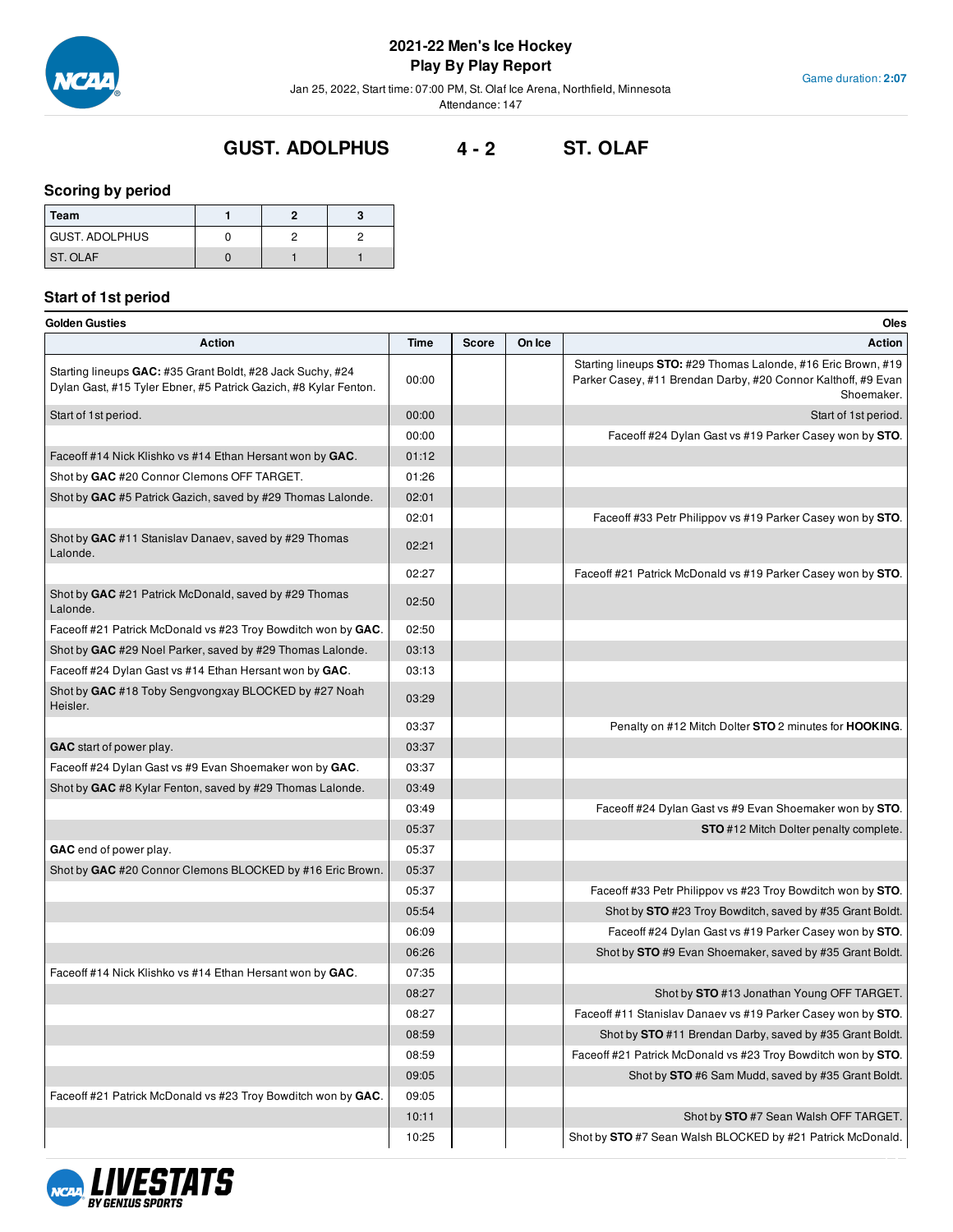

Game duration: **2:07**

Jan 25, 2022, Start time: 07:00 PM, St. Olaf Ice Arena, Northfield, Minnesota

| <b>Action</b>                                             | Time    | <b>Score</b> | On Ice | <b>Action</b>                                             |
|-----------------------------------------------------------|---------|--------------|--------|-----------------------------------------------------------|
| Shot by GAC #28 Jack Suchy, saved by #29 Thomas Lalonde.  | 10:41   |              |        |                                                           |
|                                                           | 10:41   |              |        | Faceoff #24 Dylan Gast vs #19 Parker Casey won by STO.    |
| Faceoff #24 Dylan Gast vs #23 Troy Bowditch won by GAC.   | 11:27   |              |        |                                                           |
|                                                           | 11:41   |              |        | Shot by STO #4 Raymond Fleming, saved by #35 Grant Boldt. |
|                                                           | 12:31   |              |        | Faceoff #14 Nick Klishko vs #14 Ethan Hersant won by STO. |
|                                                           | 13:14   |              |        | Shot by STO #12 Mitch Dolter OFF TARGET.                  |
| Shot by GAC #8 Kylar Fenton BLOCKED by #9 Evan Shoemaker. | 14:20   |              |        |                                                           |
|                                                           | 14:53   |              |        | Shot by STO #13 Jonathan Young OFF TARGET.                |
|                                                           | 15:12   |              |        | Shot by STO #13 Jonathan Young, saved by #35 Grant Boldt. |
| Shot by GAC #15 Tyler Ebner OFF TARGET.                   | 16:20   |              |        |                                                           |
|                                                           | 16:21   |              |        | Faceoff #24 Dylan Gast vs #19 Parker Casey won by STO.    |
| Faceoff #14 Nick Klishko vs #19 Parker Casey won by GAC.  | 16:27   |              |        |                                                           |
| Shot by GAC #29 Noel Parker, saved by #29 Thomas Lalonde. | 16:37   |              |        |                                                           |
| Faceoff #14 Nick Klishko vs #23 Troy Bowditch won by GAC. | 16:37   |              |        |                                                           |
|                                                           | 16:56   |              |        | Shot by STO #10 Luke Suter, saved by #35 Grant Boldt.     |
| Faceoff #24 Dylan Gast vs #19 Parker Casey won by GAC.    | 17:46   |              |        |                                                           |
| Shot by GAC #5 Patrick Gazich OFF TARGET.                 | 18:58   |              |        |                                                           |
| End of 1st period.                                        | 20:00.0 |              |        | End of 1st period.                                        |

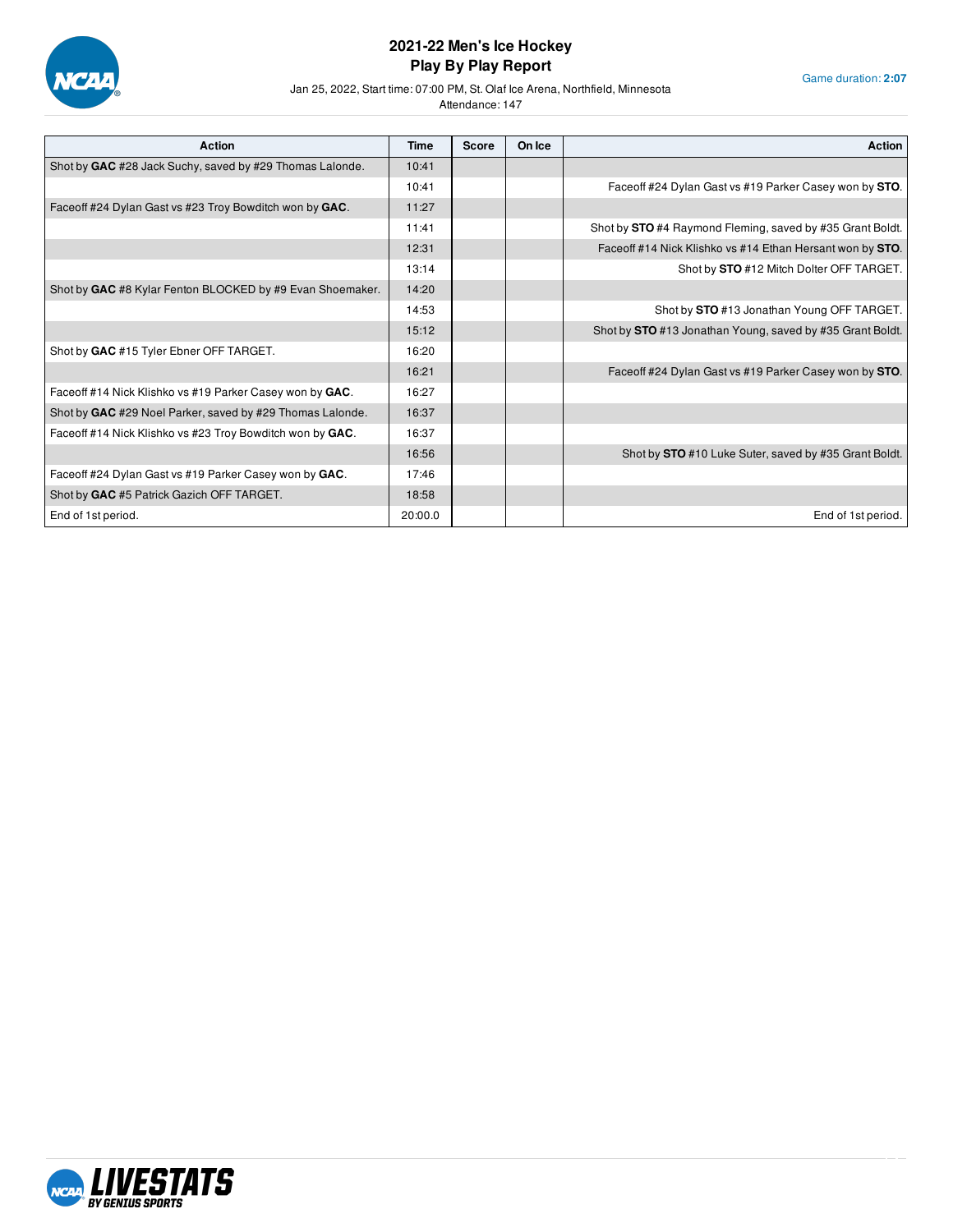

#### Jan 25, 2022, Start time: 07:00 PM, St. Olaf Ice Arena, Northfield, Minnesota

Attendance: 147

# **Start of 2nd period**

| <b>Golden Gusties</b>                                                                                                                                                                                                                                                                                   |       |              |         | Oles                                                                                                                                                                                                                                                                                                                                                            |
|---------------------------------------------------------------------------------------------------------------------------------------------------------------------------------------------------------------------------------------------------------------------------------------------------------|-------|--------------|---------|-----------------------------------------------------------------------------------------------------------------------------------------------------------------------------------------------------------------------------------------------------------------------------------------------------------------------------------------------------------------|
| <b>Action</b>                                                                                                                                                                                                                                                                                           | Time  | <b>Score</b> | On Ice  | <b>Action</b>                                                                                                                                                                                                                                                                                                                                                   |
| Start of 2nd period.                                                                                                                                                                                                                                                                                    | 00:00 |              |         | Start of 2nd period.                                                                                                                                                                                                                                                                                                                                            |
| Faceoff #24 Dylan Gast vs #19 Parker Casey won by GAC.                                                                                                                                                                                                                                                  | 00:00 |              |         |                                                                                                                                                                                                                                                                                                                                                                 |
| Shot by GAC #5 Patrick Gazich OFF TARGET.                                                                                                                                                                                                                                                               | 00:11 |              |         |                                                                                                                                                                                                                                                                                                                                                                 |
| Penalty on #15 Tyler Ebner GAC 2 minutes for HIGH STICKING.                                                                                                                                                                                                                                             | 00:46 |              |         |                                                                                                                                                                                                                                                                                                                                                                 |
|                                                                                                                                                                                                                                                                                                         | 00:46 |              |         | <b>STO</b> start of power play.                                                                                                                                                                                                                                                                                                                                 |
|                                                                                                                                                                                                                                                                                                         | 00:46 |              |         | Faceoff #14 Nick Klishko vs #23 Troy Bowditch won by STO                                                                                                                                                                                                                                                                                                        |
|                                                                                                                                                                                                                                                                                                         | 01:06 |              |         | Shot by STO #9 Evan Shoemaker BLOCKED by #20 Connor<br>Clemons.                                                                                                                                                                                                                                                                                                 |
|                                                                                                                                                                                                                                                                                                         | 01:07 |              |         | Faceoff #20 Connor Clemons vs #28 Tyler Cooper won by STO                                                                                                                                                                                                                                                                                                       |
|                                                                                                                                                                                                                                                                                                         | 01:25 |              |         | Shot by STO #9 Evan Shoemaker OFF TARGET.                                                                                                                                                                                                                                                                                                                       |
|                                                                                                                                                                                                                                                                                                         | 01:38 |              |         | Shot by STO #13 Jonathan Young, saved by #35 Grant Boldt.                                                                                                                                                                                                                                                                                                       |
|                                                                                                                                                                                                                                                                                                         | 01:38 |              |         | Faceoff #11 Stanislav Danaev vs #19 Parker Casey won by STO                                                                                                                                                                                                                                                                                                     |
|                                                                                                                                                                                                                                                                                                         | 01:59 |              |         | Shot by STO #16 Eric Brown OFF TARGET.                                                                                                                                                                                                                                                                                                                          |
|                                                                                                                                                                                                                                                                                                         |       |              |         | Shot by STO #3 Ben Luscko, saved by #35 Grant Boldt.                                                                                                                                                                                                                                                                                                            |
|                                                                                                                                                                                                                                                                                                         | 02:05 |              |         |                                                                                                                                                                                                                                                                                                                                                                 |
| Faceoff #24 Dylan Gast vs #11 Brendan Darby won by GAC.                                                                                                                                                                                                                                                 | 02:05 |              |         |                                                                                                                                                                                                                                                                                                                                                                 |
|                                                                                                                                                                                                                                                                                                         | 02:37 |              |         | Shot by STO #9 Evan Shoemaker, saved by #35 Grant Boldt.                                                                                                                                                                                                                                                                                                        |
| GAC #15 Tyler Ebner penalty complete.                                                                                                                                                                                                                                                                   | 02:46 |              |         |                                                                                                                                                                                                                                                                                                                                                                 |
|                                                                                                                                                                                                                                                                                                         | 02:46 |              |         | <b>STO</b> end of power play                                                                                                                                                                                                                                                                                                                                    |
| Faceoff #11 Stanislav Danaev vs #14 Ethan Hersant won by GAC                                                                                                                                                                                                                                            | 03:55 |              |         |                                                                                                                                                                                                                                                                                                                                                                 |
|                                                                                                                                                                                                                                                                                                         | 04:10 |              |         | Shot by STO #10 Luke Suter, saved by #35 Grant Boldt.                                                                                                                                                                                                                                                                                                           |
|                                                                                                                                                                                                                                                                                                         | 04:11 | $0 - 1$      | $6 - 6$ | GOAL by STO #10 Luke Suter, Assist by #14 Ethan Hersant and<br>#13 Jonathan Young.<br>On ice for STO: #29 Thomas Lalonde, #10 Luke Suter, #14 Ethan<br>Hersant, #13 Jonathan Young, #24 Kaz Matsuo, #25 Sean Salz.<br>On ice for GAC: #35 Grant Boldt, #11 Stanislav Danaev, #12<br>Micah Gernander, #29 Noel Parker, #16 George Hansen, #33<br>Petr Philippov. |
|                                                                                                                                                                                                                                                                                                         | 04:11 |              |         | Faceoff #21 Patrick McDonald vs #23 Troy Bowditch won by STO                                                                                                                                                                                                                                                                                                    |
|                                                                                                                                                                                                                                                                                                         | 04:43 |              |         | Shot by STO #7 Sean Walsh, saved by #35 Grant Boldt.                                                                                                                                                                                                                                                                                                            |
|                                                                                                                                                                                                                                                                                                         | 04:44 |              |         | Faceoff #24 Dylan Gast vs #19 Parker Casey won by STO                                                                                                                                                                                                                                                                                                           |
|                                                                                                                                                                                                                                                                                                         | 04:59 |              |         | Penalty on #9 Evan Shoemaker STO 2 minutes for HOLDING                                                                                                                                                                                                                                                                                                          |
| GAC start of power play.                                                                                                                                                                                                                                                                                | 04:59 |              |         |                                                                                                                                                                                                                                                                                                                                                                 |
|                                                                                                                                                                                                                                                                                                         | 04:59 |              |         | Faceoff #24 Dylan Gast vs #23 Troy Bowditch won by STO                                                                                                                                                                                                                                                                                                          |
| Faceoff #24 Dylan Gast vs #23 Troy Bowditch won by GAC.                                                                                                                                                                                                                                                 | 05:13 |              |         |                                                                                                                                                                                                                                                                                                                                                                 |
|                                                                                                                                                                                                                                                                                                         | 06:59 |              |         | <b>STO</b> #9 Evan Shoemaker penalty complete.                                                                                                                                                                                                                                                                                                                  |
| GAC end of power play.                                                                                                                                                                                                                                                                                  | 06:59 |              |         |                                                                                                                                                                                                                                                                                                                                                                 |
| Shot by GAC #5 Patrick Gazich OFF TARGET.                                                                                                                                                                                                                                                               | 06:59 |              |         |                                                                                                                                                                                                                                                                                                                                                                 |
|                                                                                                                                                                                                                                                                                                         | 07:10 |              |         | Shot by STO #9 Evan Shoemaker, saved by #35 Grant Boldt.                                                                                                                                                                                                                                                                                                        |
| GOAL by GAC #24 Dylan Gast,<br>On ice for GAC: #35 Grant Boldt, #24 Dylan Gast, #15 Tyler<br>Ebner, #19 Landon Johnson, #18 Toby Sengvongxay, #28 Jack<br>Suchy.<br>On ice for STO: #29 Thomas Lalonde, #10 Luke Suter, #13<br>Jonathan Young, #9 Evan Shoemaker, #24 Kaz Matsuo, #23 Troy<br>Bowditch. | 09:05 | $1 - 1$      | $6 - 6$ |                                                                                                                                                                                                                                                                                                                                                                 |
|                                                                                                                                                                                                                                                                                                         | 09:05 |              |         | Faceoff #14 Nick Klishko vs #14 Ethan Hersant won by STO.                                                                                                                                                                                                                                                                                                       |
|                                                                                                                                                                                                                                                                                                         | 09:23 |              |         | Shot by STO #28 Tyler Cooper, saved by #35 Grant Boldt.                                                                                                                                                                                                                                                                                                         |
|                                                                                                                                                                                                                                                                                                         | 09:48 |              |         | Shot by STO #28 Tyler Cooper, saved by #35 Grant Boldt.                                                                                                                                                                                                                                                                                                         |
|                                                                                                                                                                                                                                                                                                         | 09:53 |              |         | Shot by STO #7 Sean Walsh, saved by #35 Grant Boldt.                                                                                                                                                                                                                                                                                                            |

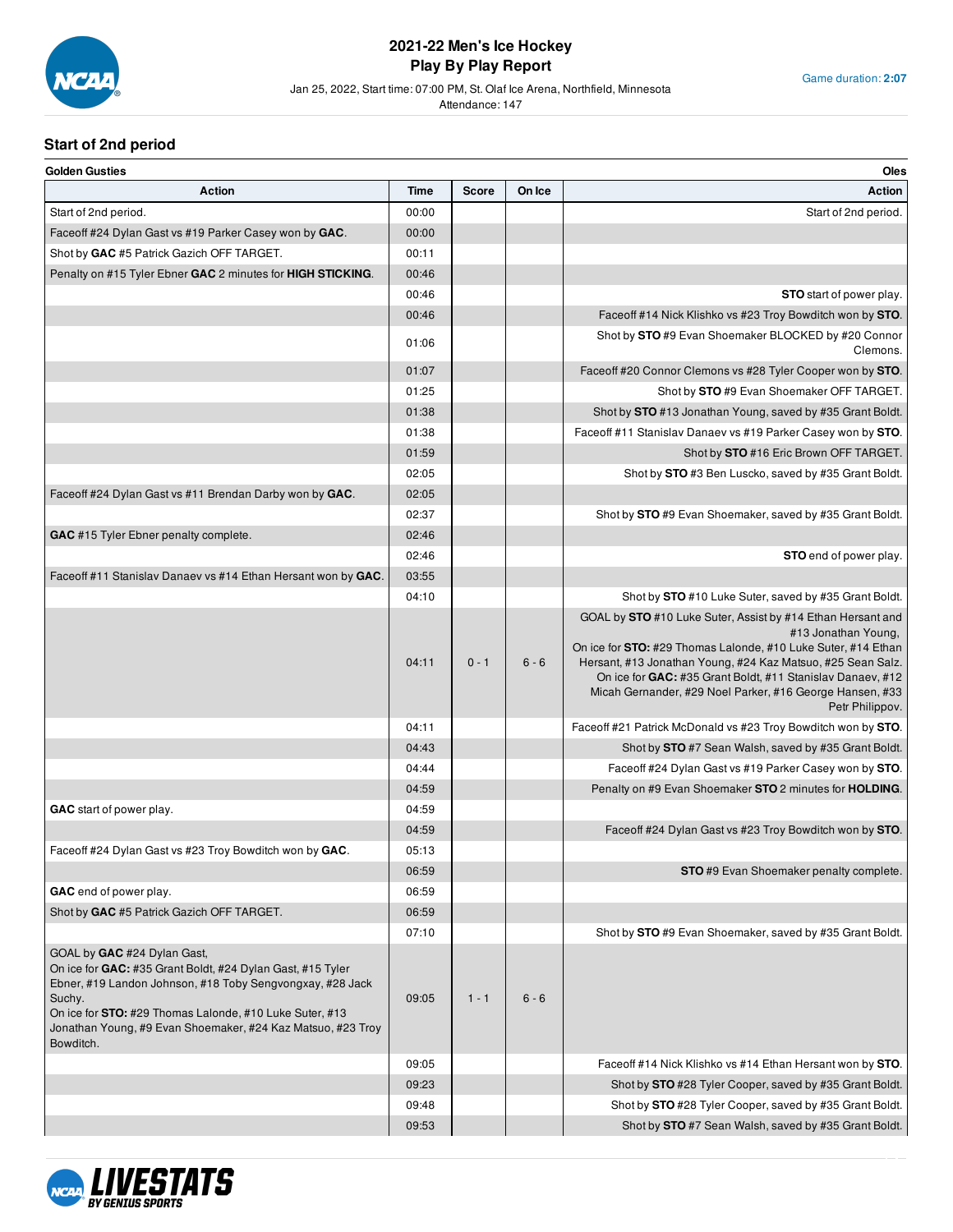

Game duration: **2:07**

#### Jan 25, 2022, Start time: 07:00 PM, St. Olaf Ice Arena, Northfield, Minnesota

| <b>Action</b>                                                                                                                                                                                                                                                                                                                                                   | Time    | <b>Score</b> | On Ice  | Action                                                     |
|-----------------------------------------------------------------------------------------------------------------------------------------------------------------------------------------------------------------------------------------------------------------------------------------------------------------------------------------------------------------|---------|--------------|---------|------------------------------------------------------------|
|                                                                                                                                                                                                                                                                                                                                                                 | 09:58   |              |         | Shot by STO #20 Connor Kalthoff OFF TARGET.                |
|                                                                                                                                                                                                                                                                                                                                                                 | 10:57   |              |         | Shot by STO #27 Noah Heisler BLOCKED by #5 Patrick Gazich. |
| Shot by GAC #24 Dylan Gast, saved by #29 Thomas Lalonde.                                                                                                                                                                                                                                                                                                        | 11:16   |              |         |                                                            |
| Faceoff #21 Patrick McDonald vs #19 Parker Casey won by GAC.                                                                                                                                                                                                                                                                                                    | 13:00   |              |         |                                                            |
| Faceoff #14 Nick Klishko vs #19 Parker Casey won by GAC.                                                                                                                                                                                                                                                                                                        | 13:08   |              |         |                                                            |
|                                                                                                                                                                                                                                                                                                                                                                 | 13:57   |              |         | Shot by STO #25 Sean Salz OFF TARGET.                      |
| Faceoff #24 Dylan Gast vs #23 Troy Bowditch won by GAC.                                                                                                                                                                                                                                                                                                         | 13:58   |              |         |                                                            |
| GOAL by GAC #18 Toby Sengvongxay, Assist by #24 Dylan Gast<br>and #15 Tyler Ebner,<br>On ice for GAC: #35 Grant Boldt, #18 Toby Sengvongxay, #24<br>Dylan Gast, #15 Tyler Ebner, #33 Petr Philippov, #19 Landon<br>Johnson.<br>On ice for <b>STO:</b> #29 Thomas Lalonde, #23 Troy Bowditch, #7<br>Sean Walsh, #24 Kaz Matsuo, #28 Tyler Cooper, #3 Ben Luscko. | 15:03   | $2 - 1$      | $6 - 6$ |                                                            |
| Faceoff #11 Stanislav Danaev vs #14 Ethan Hersant won by GAC.                                                                                                                                                                                                                                                                                                   | 15:03   |              |         |                                                            |
| Penalty on #18 Toby Sengvongxay GAC 2 minutes for<br><b>ROUGHING.</b>                                                                                                                                                                                                                                                                                           | 15:28   |              |         |                                                            |
|                                                                                                                                                                                                                                                                                                                                                                 | 15:28   |              |         | <b>STO</b> start of power play.                            |
|                                                                                                                                                                                                                                                                                                                                                                 | 15:28   |              |         | Faceoff #14 Nick Klishko vs #23 Troy Bowditch won by STO.  |
|                                                                                                                                                                                                                                                                                                                                                                 | 15:39   |              |         | Shot by STO #13 Jonathan Young, saved by #35 Grant Boldt.  |
|                                                                                                                                                                                                                                                                                                                                                                 | 15:46   |              |         | Shot by STO #13 Jonathan Young BLOCKED by #8 Kylar Fenton. |
|                                                                                                                                                                                                                                                                                                                                                                 | 15:57   |              |         | Shot by STO #9 Evan Shoemaker, saved by #35 Grant Boldt.   |
| Faceoff #24 Dylan Gast vs #14 Ethan Hersant won by GAC.                                                                                                                                                                                                                                                                                                         | 15:57   |              |         |                                                            |
| Shot by GAC #29 Noel Parker, saved by #29 Thomas Lalonde.                                                                                                                                                                                                                                                                                                       | 16:24   |              |         |                                                            |
|                                                                                                                                                                                                                                                                                                                                                                 | 16:36   |              |         | Shot by <b>STO</b> #7 Sean Walsh OFF TARGET.               |
|                                                                                                                                                                                                                                                                                                                                                                 | 16:53   |              |         | Shot by STO #14 Ethan Hersant, saved by #35 Grant Boldt.   |
|                                                                                                                                                                                                                                                                                                                                                                 | 17:07   |              |         | Shot by STO #28 Tyler Cooper, saved by #35 Grant Boldt.    |
|                                                                                                                                                                                                                                                                                                                                                                 | 17:24   |              |         | Shot by STO #11 Brendan Darby ON PIPE.                     |
| <b>GAC</b> #18 Toby Sengvongxay penalty complete.                                                                                                                                                                                                                                                                                                               | 17:28   |              |         |                                                            |
|                                                                                                                                                                                                                                                                                                                                                                 | 17:28   |              |         | <b>STO</b> end of power play.                              |
|                                                                                                                                                                                                                                                                                                                                                                 | 17:50   |              |         | Shot by STO #25 Sean Salz, saved by #35 Grant Boldt.       |
|                                                                                                                                                                                                                                                                                                                                                                 | 17:50   |              |         | Faceoff #14 Nick Klishko vs #19 Parker Casey won by STO.   |
| Shot by GAC #24 Dylan Gast BLOCKED by #25 Sean Salz.                                                                                                                                                                                                                                                                                                            | 19:20.8 |              |         |                                                            |
|                                                                                                                                                                                                                                                                                                                                                                 | 19:38.2 |              |         | Faceoff #24 Dylan Gast vs #23 Troy Bowditch won by STO.    |
| End of 2nd period.                                                                                                                                                                                                                                                                                                                                              | 20:00.0 |              |         | End of 2nd period.                                         |

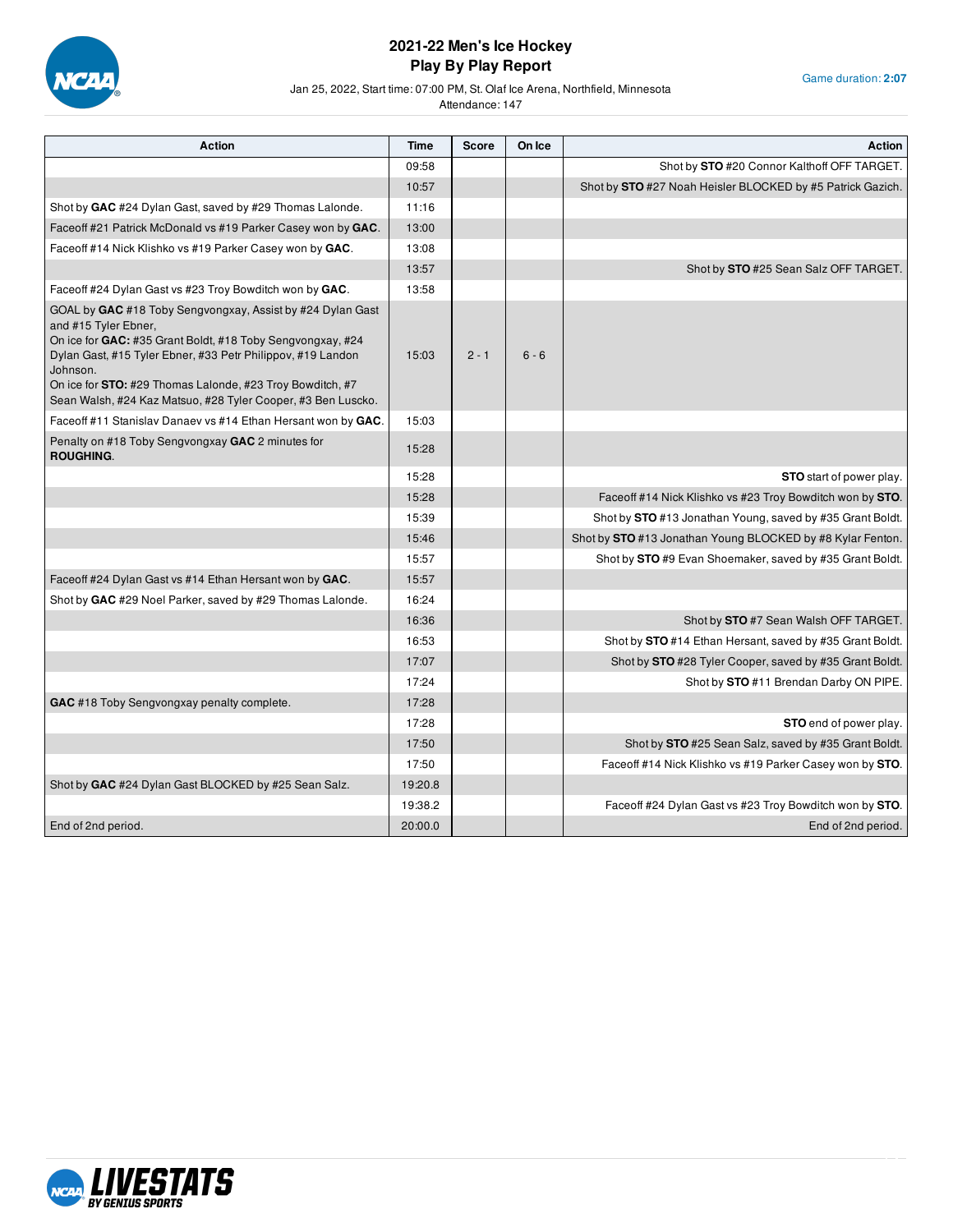

Jan 25, 2022, Start time: 07:00 PM, St. Olaf Ice Arena, Northfield, Minnesota

Attendance: 147

Game duration: **2:07**

# **Start of 3rd period**

| <b>Golden Gusties</b>                                          |       |              |         | Oles                                                                                                                                                                                                                                                                                                                                                       |
|----------------------------------------------------------------|-------|--------------|---------|------------------------------------------------------------------------------------------------------------------------------------------------------------------------------------------------------------------------------------------------------------------------------------------------------------------------------------------------------------|
| <b>Action</b>                                                  | Time  | <b>Score</b> | On Ice  | <b>Action</b>                                                                                                                                                                                                                                                                                                                                              |
| Start of 3rd period.                                           | 00:00 |              |         | Start of 3rd period.                                                                                                                                                                                                                                                                                                                                       |
|                                                                | 00:00 |              |         | Faceoff #24 Dylan Gast vs #19 Parker Casey won by STO.                                                                                                                                                                                                                                                                                                     |
| Shot by GAC #24 Dylan Gast, saved by #29 Thomas Lalonde.       | 00:19 |              |         |                                                                                                                                                                                                                                                                                                                                                            |
| Shot by GAC #28 Jack Suchy OFF TARGET.                         | 00:38 |              |         |                                                                                                                                                                                                                                                                                                                                                            |
| Shot by GAC #16 George Hansen BLOCKED by #11 Brendan<br>Darby. | 00:49 |              |         |                                                                                                                                                                                                                                                                                                                                                            |
| Shot by GAC #14 Nick Klishko, saved by #29 Thomas Lalonde.     | 01:03 |              |         |                                                                                                                                                                                                                                                                                                                                                            |
|                                                                | 01:38 |              |         | Shot by STO #28 Tyler Cooper, saved by #35 Grant Boldt.                                                                                                                                                                                                                                                                                                    |
| Faceoff #11 Stanislav Danaev vs #23 Troy Bowditch won by GAC.  | 01:38 |              |         |                                                                                                                                                                                                                                                                                                                                                            |
|                                                                | 02:05 |              |         | Face off #21 Patrick McDonald vs #19 Parker Casey won by STO                                                                                                                                                                                                                                                                                               |
| Shot by GAC #8 Kylar Fenton OFF TARGET.                        | 02:44 |              |         |                                                                                                                                                                                                                                                                                                                                                            |
|                                                                | 02:44 |              |         | Faceoff #24 Dylan Gast vs #14 Ethan Hersant won by STO                                                                                                                                                                                                                                                                                                     |
|                                                                | 02:59 |              |         | Shot by STO #11 Brendan Darby, saved by #35 Grant Boldt.                                                                                                                                                                                                                                                                                                   |
| Shot by GAC #15 Tyler Ebner, saved by #29 Thomas Lalonde.      | 03:44 |              |         |                                                                                                                                                                                                                                                                                                                                                            |
|                                                                | 03:52 |              |         | Shot by STO #13 Jonathan Young, saved by #35 Grant Boldt.                                                                                                                                                                                                                                                                                                  |
|                                                                | 04:15 |              |         | Shot by STO #20 Connor Kalthoff, saved by #35 Grant Boldt.                                                                                                                                                                                                                                                                                                 |
|                                                                | 04:15 |              |         | Faceoff #14 Nick Klishko vs #19 Parker Casey won by STO.                                                                                                                                                                                                                                                                                                   |
|                                                                | 04:23 |              |         | Shot by STO #7 Sean Walsh OFF TARGET.                                                                                                                                                                                                                                                                                                                      |
| Shot by GAC #10 Jack Westlund BLOCKED by #24 Kaz Matsuo.       | 04:39 |              |         |                                                                                                                                                                                                                                                                                                                                                            |
| Shot by GAC #10 Jack Westlund BLOCKED by #24 Kaz Matsuo.       | 04:45 |              |         |                                                                                                                                                                                                                                                                                                                                                            |
| Penalty on #8 Kylar Fenton GAC 2 minutes for HOLDING.          | 04:56 |              |         |                                                                                                                                                                                                                                                                                                                                                            |
|                                                                | 04:56 |              |         | <b>STO</b> start of power play.                                                                                                                                                                                                                                                                                                                            |
|                                                                | 04:56 |              |         | Faceoff #24 Dylan Gast vs #23 Troy Bowditch won by STO                                                                                                                                                                                                                                                                                                     |
|                                                                | 05:07 |              |         | Shot by STO #13 Jonathan Young BLOCKED by #29 Noel Parker.                                                                                                                                                                                                                                                                                                 |
|                                                                | 05:28 | $2 - 2$      | $5 - 6$ | GOAL by STO #11 Brendan Darby, Assist by #9 Evan Shoemaker<br>and #23 Troy Bowditch,<br>On ice for <b>STO:</b> #29 Thomas Lalonde, #11 Brendan Darby, #9<br>Evan Shoemaker, #23 Troy Bowditch, #13 Jonathan Young, #28<br><b>Tyler Cooper.</b><br>On ice for GAC: #35 Grant Boldt, #24 Dylan Gast, #16 George<br>Hansen, #29 Noel Parker, #15 Tyler Ebner. |
| GAC #8 Kylar Fenton penalty complete.                          | 05:28 |              |         |                                                                                                                                                                                                                                                                                                                                                            |
|                                                                | 05:28 |              |         | <b>STO</b> end of power play.                                                                                                                                                                                                                                                                                                                              |
|                                                                | 05:28 |              |         | Faceoff #24 Dylan Gast vs #19 Parker Casey won by STO                                                                                                                                                                                                                                                                                                      |
|                                                                | 06:10 |              |         | Shot by STO #14 Ethan Hersant, saved by #35 Grant Boldt.                                                                                                                                                                                                                                                                                                   |
| Faceoff #14 Nick Klishko vs #14 Ethan Hersant won by GAC.      | 06:10 |              |         |                                                                                                                                                                                                                                                                                                                                                            |
|                                                                | 06:39 |              |         | Faceoff #24 Dylan Gast vs #14 Ethan Hersant won by STO                                                                                                                                                                                                                                                                                                     |
|                                                                | 06:47 |              |         | Faceoff #24 Dylan Gast vs #23 Troy Bowditch won by STO                                                                                                                                                                                                                                                                                                     |
|                                                                | 07:26 |              |         | Shot by STO #12 Mitch Dolter BLOCKED by #8 Kylar Fenton.                                                                                                                                                                                                                                                                                                   |
|                                                                | 07:54 |              |         | Shot by STO #7 Sean Walsh OFF TARGET.                                                                                                                                                                                                                                                                                                                      |
| Faceoff #33 Petr Philippov vs #14 Ethan Hersant won by GAC.    | 08:38 |              |         |                                                                                                                                                                                                                                                                                                                                                            |
|                                                                | 08:47 |              |         | Faceoff #33 Petr Philippov vs #14 Ethan Hersant won by STO                                                                                                                                                                                                                                                                                                 |
|                                                                | 09:05 |              |         | Faceoff #11 Stanislav Danaev vs #14 Ethan Hersant won by STO.                                                                                                                                                                                                                                                                                              |
|                                                                | 09:35 |              |         | Shot by STO #13 Jonathan Young BLOCKED by #12 Micah<br>Gernander.                                                                                                                                                                                                                                                                                          |

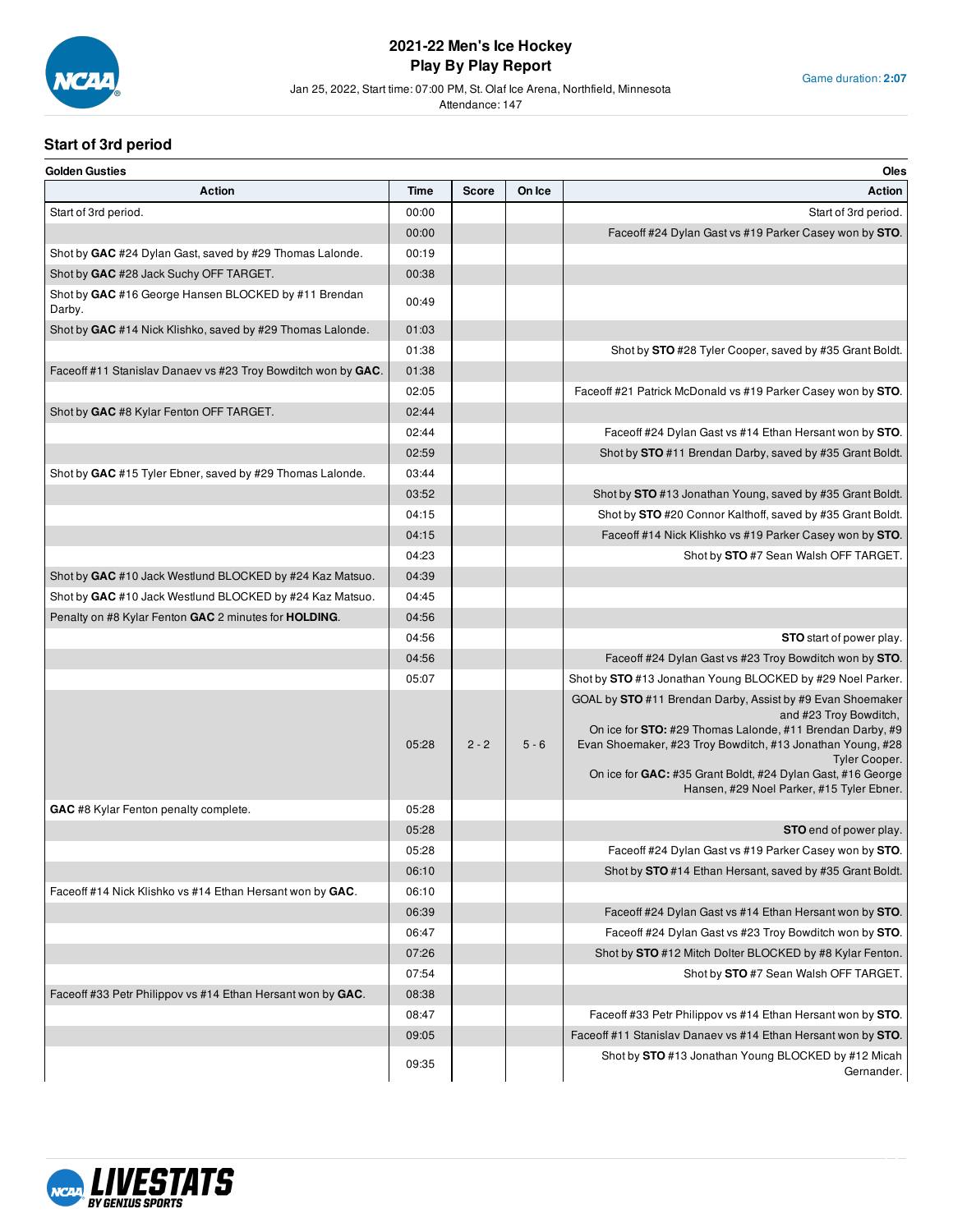

Jan 25, 2022, Start time: 07:00 PM, St. Olaf Ice Arena, Northfield, Minnesota

Attendance: 147

Game duration: **2:07**

| <b>Action</b>                                                                                                                                                                                                                                                                             | <b>Time</b>    | Score   | On Ice  | <b>Action</b>                                                                    |
|-------------------------------------------------------------------------------------------------------------------------------------------------------------------------------------------------------------------------------------------------------------------------------------------|----------------|---------|---------|----------------------------------------------------------------------------------|
| GOAL by GAC #6 Joey Gimberlin, Assist by #17 Lucas                                                                                                                                                                                                                                        |                |         |         |                                                                                  |
| Jorgenson,<br>On ice for GAC: #35 Grant Boldt, #6 Joey Gimberlin, #17 Lucas<br>Jorgenson, #16 George Hansen, #21 Patrick McDonald, #23<br>Brendan Elliott.<br>On ice for <b>STO:</b> #29 Thomas Lalonde, #19 Parker Casey, #10<br>Luke Suter, #3 Ben Luscko, #24 Kaz Matsuo, #13 Jonathan | 10:19          | $3 - 2$ | $6 - 6$ |                                                                                  |
| Young.                                                                                                                                                                                                                                                                                    |                |         |         |                                                                                  |
| Faceoff #24 Dylan Gast vs #11 Brendan Darby won by GAC.                                                                                                                                                                                                                                   | 10:19          |         |         |                                                                                  |
|                                                                                                                                                                                                                                                                                           | 10:35<br>11:10 |         |         | Faceoff #24 Dylan Gast vs #23 Troy Bowditch won by STO.                          |
| Shot by GAC #14 Nick Klishko, saved by #29 Thomas Lalonde.<br>Faceoff #14 Nick Klishko vs #14 Ethan Hersant won by GAC.                                                                                                                                                                   | 11:10          |         |         |                                                                                  |
|                                                                                                                                                                                                                                                                                           | 11:27          |         |         | Shot by STO #16 Eric Brown, saved by #35 Grant Boldt.                            |
|                                                                                                                                                                                                                                                                                           | 11:27          |         |         | Faceoff #14 Nick Klishko vs #19 Parker Casey won by STO.                         |
|                                                                                                                                                                                                                                                                                           | 11:32          |         |         | Shot by STO #10 Luke Suter, saved by #35 Grant Boldt.                            |
|                                                                                                                                                                                                                                                                                           | 11:51          |         |         | Shot by STO #27 Noah Heisler, saved by #35 Grant Boldt.                          |
|                                                                                                                                                                                                                                                                                           | 12:03          |         |         | Shot by STO #27 Noah Heisler, saved by #35 Grant Boldt.                          |
|                                                                                                                                                                                                                                                                                           | 12:08          |         |         | Shot by STO #3 Ben Luscko, saved by #35 Grant Boldt.                             |
| Faceoff #33 Petr Philippov vs #14 Ethan Hersant won by GAC.                                                                                                                                                                                                                               | 12:08          |         |         |                                                                                  |
| Faceoff #11 Stanislav Danaev vs #14 Ethan Hersant won by GAC.                                                                                                                                                                                                                             | 12:19          |         |         |                                                                                  |
| Penalty on #12 Micah Gernander GAC 2 minutes for SLASHING.                                                                                                                                                                                                                                | 12:58          |         |         |                                                                                  |
|                                                                                                                                                                                                                                                                                           | 12:58          |         |         | <b>STO</b> start of power play.                                                  |
|                                                                                                                                                                                                                                                                                           | 12:58          |         |         | Faceoff #14 Nick Klishko vs #14 Ethan Hersant won by STO.                        |
|                                                                                                                                                                                                                                                                                           | 13:31          |         |         | Shot by STO #3 Ben Luscko BLOCKED by #16 George Hansen.                          |
|                                                                                                                                                                                                                                                                                           | 13:36          |         |         | Shot by STO #3 Ben Luscko BLOCKED by #16 George Hansen.                          |
|                                                                                                                                                                                                                                                                                           | 13:46          |         |         | Shot by STO #14 Ethan Hersant OFF TARGET.                                        |
|                                                                                                                                                                                                                                                                                           | 13:53          |         |         | Shot by STO #14 Ethan Hersant, saved by #35 Grant Boldt.                         |
|                                                                                                                                                                                                                                                                                           | 14:10          |         |         | Shot by STO #19 Parker Casey BLOCKED by #16 George<br>Hansen.                    |
|                                                                                                                                                                                                                                                                                           | 14:38          |         |         | Shot by STO #28 Tyler Cooper OFF TARGET.                                         |
|                                                                                                                                                                                                                                                                                           | 14:48          |         |         | Penalty on #28 Tyler Cooper STO 2 minutes for GOALTENDER<br><b>INTERFERENCE.</b> |
|                                                                                                                                                                                                                                                                                           | 14:48          |         |         | STO end of power play.                                                           |
| Timeout requested by GAC.                                                                                                                                                                                                                                                                 | 14:48          |         |         |                                                                                  |
|                                                                                                                                                                                                                                                                                           | 14:48          |         |         | Faceoff #14 Nick Klishko vs #19 Parker Casey won by STO.                         |
|                                                                                                                                                                                                                                                                                           | 14:52          |         |         | Faceoff #14 Nick Klishko vs #19 Parker Casey won by STO.                         |
| GAC #12 Micah Gernander penalty complete.                                                                                                                                                                                                                                                 | 14:58          |         |         |                                                                                  |
| GAC start of power play.                                                                                                                                                                                                                                                                  | 14:58          |         |         |                                                                                  |
|                                                                                                                                                                                                                                                                                           | 15:05          |         |         | Shot by STO #19 Parker Casey, saved by #35 Grant Boldt.                          |
|                                                                                                                                                                                                                                                                                           | 15:45          |         |         | Faceoff #24 Dylan Gast vs #10 Luke Suter won by STO.                             |
| Faceoff #28 Jack Suchy vs #10 Luke Suter won by GAC.                                                                                                                                                                                                                                      | 15:50          |         |         |                                                                                  |
| Shot by GAC #16 George Hansen, saved by #29 Thomas<br>Lalonde.                                                                                                                                                                                                                            | 16:02          |         |         |                                                                                  |
| Shot by GAC #10 Jack Westlund BLOCKED by #27 Noah Heisler.                                                                                                                                                                                                                                | 16:08          |         |         |                                                                                  |
| Shot by GAC #24 Dylan Gast, saved by #29 Thomas Lalonde.                                                                                                                                                                                                                                  | 16:15          |         |         |                                                                                  |
|                                                                                                                                                                                                                                                                                           | 16:24          |         |         | Shot by STO #10 Luke Suter, saved by #35 Grant Boldt.                            |
|                                                                                                                                                                                                                                                                                           | 16:48          |         |         | STO #28 Tyler Cooper penalty complete.                                           |
| GAC end of power play.                                                                                                                                                                                                                                                                    | 16:48          |         |         |                                                                                  |
| Faceoff #11 Stanislav Danaev vs #9 Evan Shoemaker won by<br>GAC.                                                                                                                                                                                                                          | 16:50          |         |         |                                                                                  |
| Shot by GAC #10 Jack Westlund OFF TARGET.                                                                                                                                                                                                                                                 | 18:05          |         |         |                                                                                  |

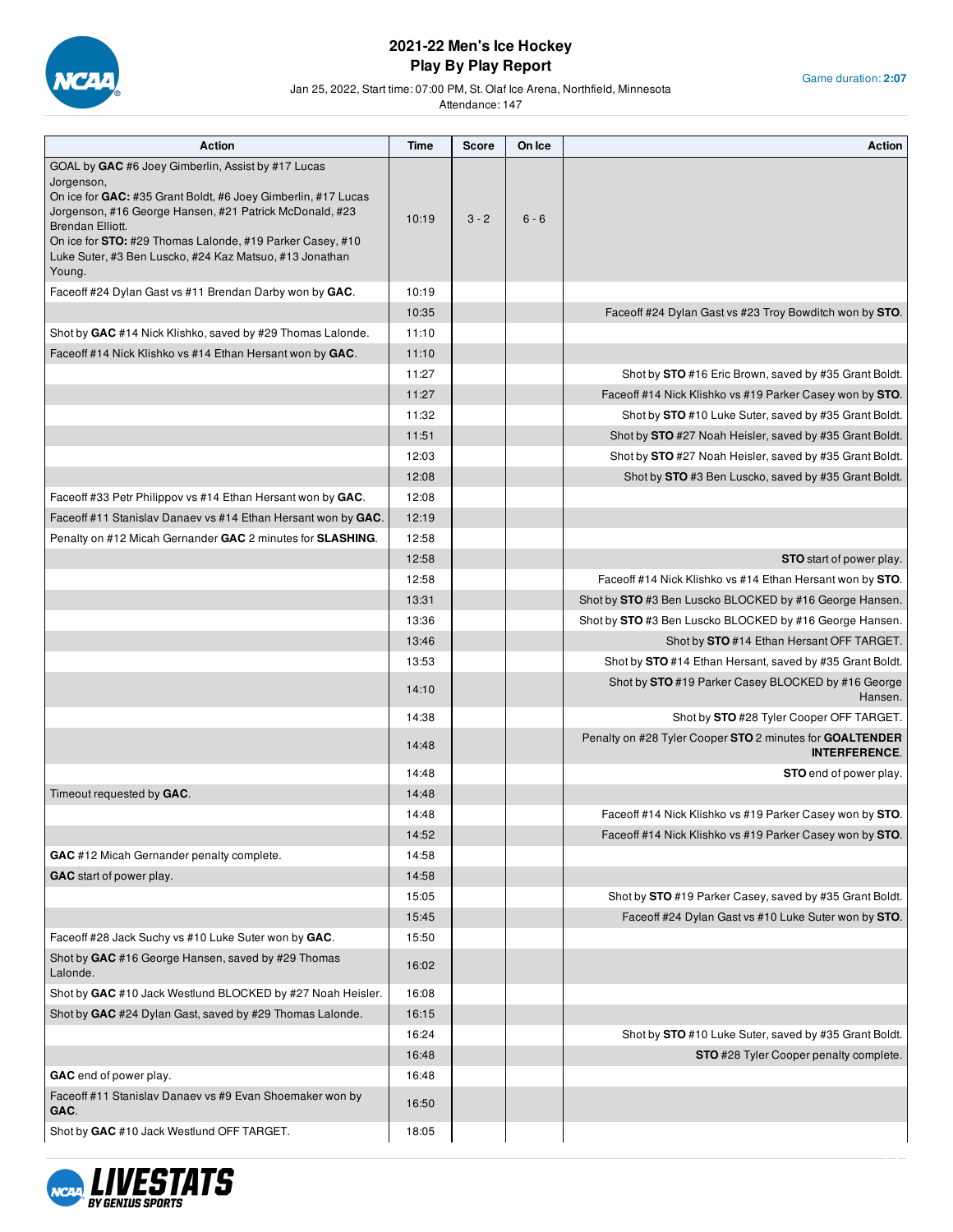

Game duration: **2:07**

#### Jan 25, 2022, Start time: 07:00 PM, St. Olaf Ice Arena, Northfield, Minnesota

| <b>Action</b>                                                                                                                                                                                                                                                                                                         | <b>Time</b> | <b>Score</b> | On Ice  | <b>Action</b>                                             |
|-----------------------------------------------------------------------------------------------------------------------------------------------------------------------------------------------------------------------------------------------------------------------------------------------------------------------|-------------|--------------|---------|-----------------------------------------------------------|
|                                                                                                                                                                                                                                                                                                                       | 18:14       |              |         | Shot by STO #10 Luke Suter OFF TARGET.                    |
|                                                                                                                                                                                                                                                                                                                       | 18:22       |              |         | Timeout requested by STO.                                 |
|                                                                                                                                                                                                                                                                                                                       | 18:22       |              |         | <b>EMPTY NET for STO.</b>                                 |
|                                                                                                                                                                                                                                                                                                                       | 18:22       |              |         | Goalie #29 Thomas Lalonde in for STO.                     |
|                                                                                                                                                                                                                                                                                                                       | 18:22       |              |         | Faceoff #28 Jack Suchy vs #19 Parker Casey won by STO.    |
|                                                                                                                                                                                                                                                                                                                       | 18:29       |              |         | <b>EMPTY NET for STO.</b>                                 |
|                                                                                                                                                                                                                                                                                                                       | 19:05.3     |              |         | Faceoff #14 Nick Klishko vs #19 Parker Casey won by STO.  |
|                                                                                                                                                                                                                                                                                                                       | 19:25.1     |              |         | Shot by STO #7 Sean Walsh, saved by #35 Grant Boldt.      |
|                                                                                                                                                                                                                                                                                                                       | 19:34.3     |              |         | Shot by STO #27 Noah Heisler BLOCKED by #14 Nick Klishko. |
| GOAL by GAC #14 Nick Klishko,<br>On ice for GAC: #35 Grant Boldt, #14 Nick Klishko, #20 Connor<br>Clemons, #10 Jack Westlund, #16 George Hansen, #18 Toby<br>Sengvongxay.<br>On ice for <b>STO:</b> #13 Jonathan Young, #28 Tyler Cooper, #27<br>Noah Heisler, #19 Parker Casey, #11 Brendan Darby, #7 Sean<br>Walsh. | 19:51.4     | $4 - 2$      | $6 - 6$ |                                                           |
|                                                                                                                                                                                                                                                                                                                       | 19:51.4     |              |         | Goalie #29 Thomas Lalonde in for STO.                     |
| Faceoff #21 Patrick McDonald vs #14 Ethan Hersant won by GAC.                                                                                                                                                                                                                                                         | 19:51.4     |              |         |                                                           |
| End of 3rd period.                                                                                                                                                                                                                                                                                                    | 20:00.0     |              |         | End of 3rd period.                                        |

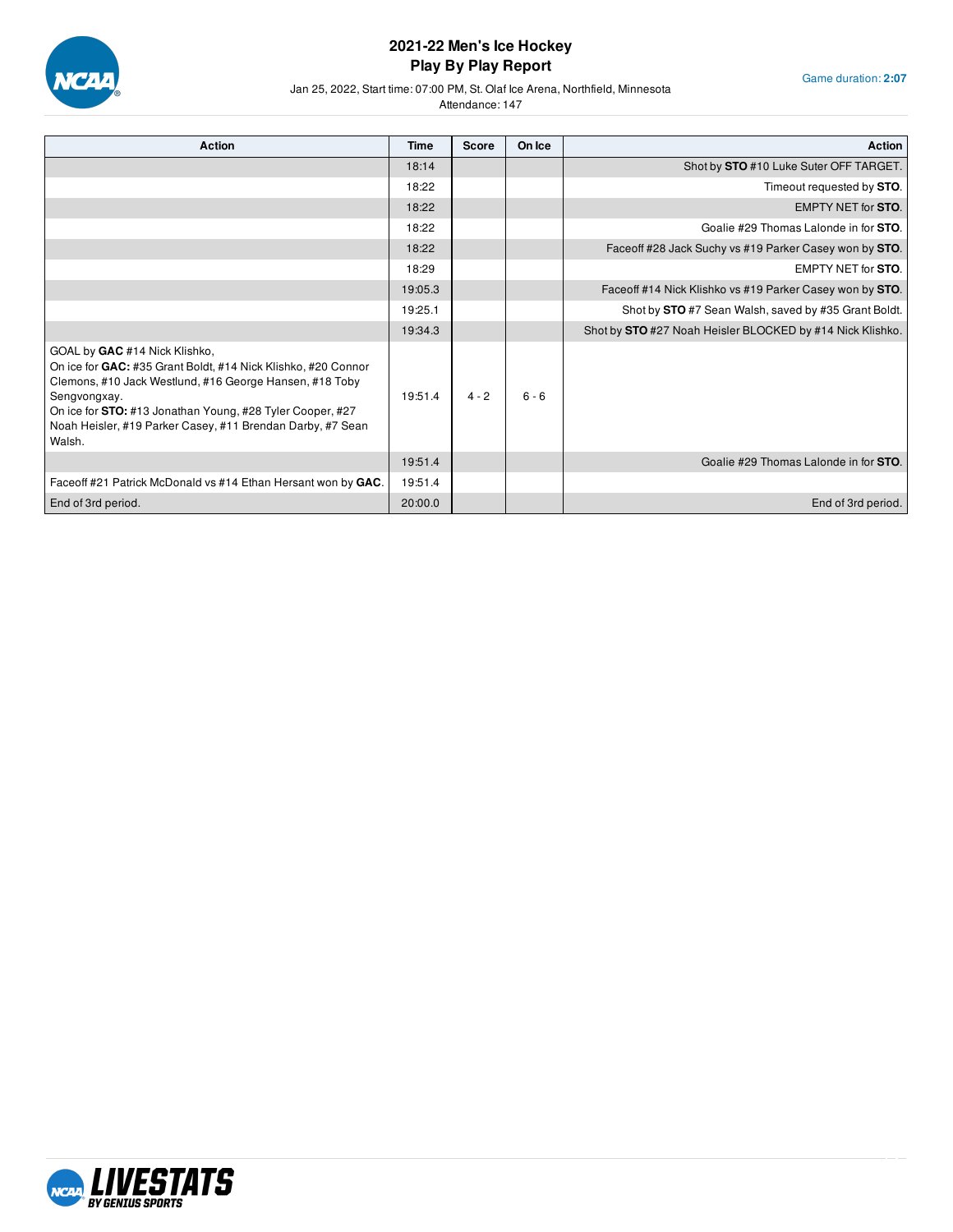

# **2021-22 Men's Ice Hockey Shot Chart Report**

Jan 25, 2022, Start time: 07:00 PM, St. Olaf Ice Arena, Northfield, Minnesota Attendance: 147

# **GUST. ADOLPHUS 4 - 2 ST. OLAF**

#### **Scoring by period**

| Team           |  |  |
|----------------|--|--|
| Gust. Adolphus |  |  |
| St. Olaf       |  |  |

#### **Shot chart**



# **Shot summary**

| <b>Golden Gusties</b>                       |          |                |                |          |  |  |  |
|---------------------------------------------|----------|----------------|----------------|----------|--|--|--|
|                                             |          | $\mathbf{2}$   | 3              | Tot      |  |  |  |
| Total shots attempted                       | 13       | 7              | 15             | 35       |  |  |  |
| Blocked by defense                          | 3        |                | $\overline{4}$ | 8        |  |  |  |
| Shots Off Target                            | 3        | $\overline{2}$ | 3              | 8        |  |  |  |
| <b>Pipes</b>                                | $\Omega$ | $\Omega$       | $\mathbf 0$    | $\Omega$ |  |  |  |
| Total shots on-target                       | 7        | 4              | 8              | 19       |  |  |  |
| Shots saved by goalie<br><b>Grant Boldt</b> | 7        | 14             | 14             | 35       |  |  |  |
| Goals scored:                               |          |                |                | 4        |  |  |  |

| <b>Golden Gusties</b>                       |    |                |          |              |  |                                                |              |                | <b>Oles</b>   |              |
|---------------------------------------------|----|----------------|----------|--------------|--|------------------------------------------------|--------------|----------------|---------------|--------------|
|                                             |    | $\mathbf{2}$   | 3        | Tot          |  |                                                |              | $\overline{2}$ | 3             | Tot          |
| Total shots attempted                       | 13 |                | 15       | 35           |  | Total shots attempted                          | 12           | 24             | 27            | 63           |
| Blocked by defense                          | 3  |                | 4        | 8            |  | Blocked by defense                             |              | 3              | 7             | 11           |
| Shots Off Target                            | 3  | $\overline{c}$ | 3        | 8            |  | <b>Shots Off Target</b>                        | 4            | 5              | 5             | 14           |
| Pipes                                       | 0  | 0              | $\Omega$ | $\mathbf{0}$ |  | Pipes                                          | $\mathbf{0}$ |                | 0             |              |
| Total shots on-target                       | ⇁  | 4              | 8        | 19           |  | Total shots on-target                          | ⇁            | 15             | 15            | 37           |
| Shots saved by goalie<br><b>Grant Boldt</b> |    | 14             | 14       | 35           |  | Shots saved by goalie<br><b>Thomas Lalonde</b> | ⇁            | $\overline{2}$ | 6             | 15           |
| Goals scored:                               |    |                |          | 4            |  |                                                |              |                | Goals scored: | $\mathbf{2}$ |

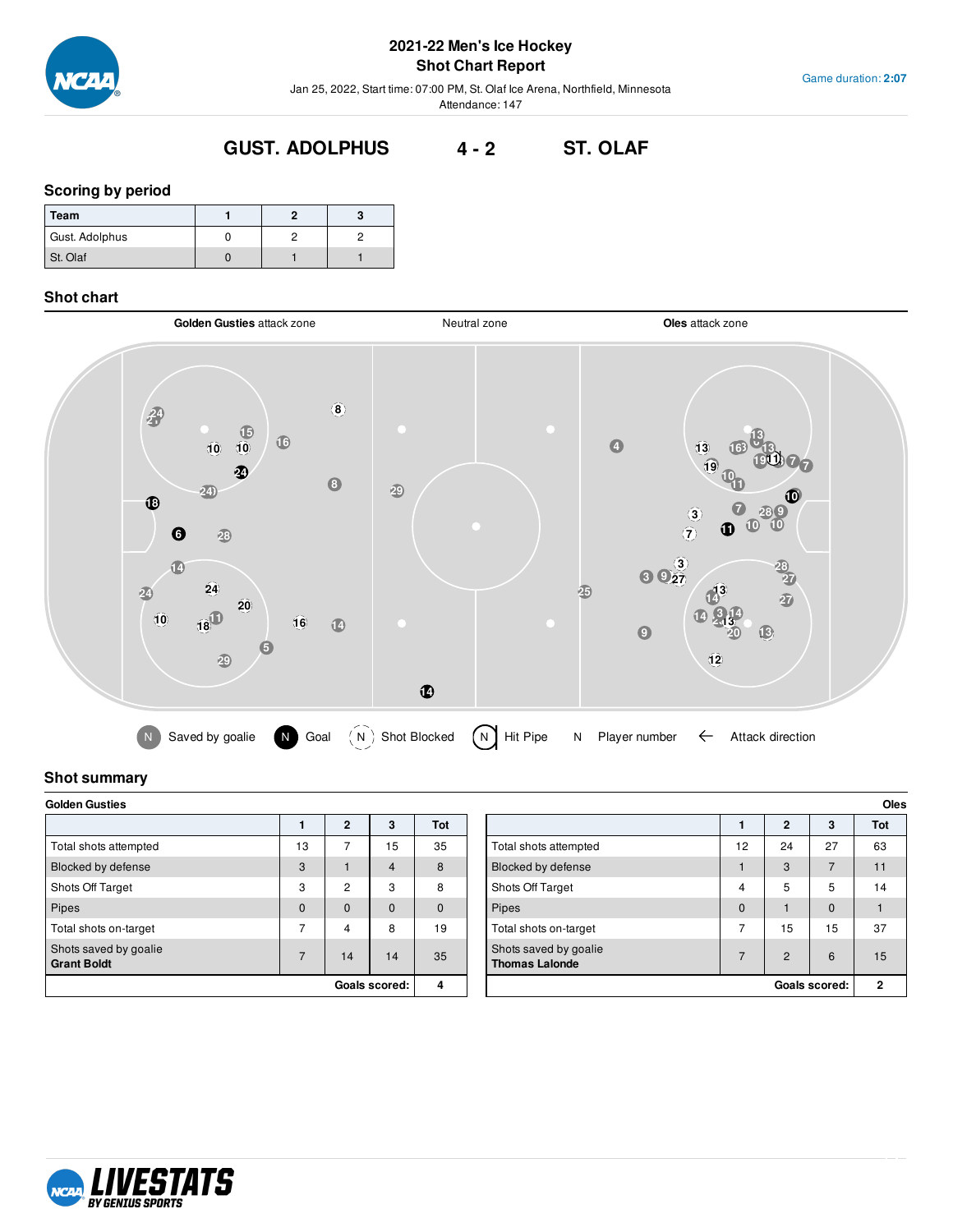

# **2021-22 Men's Ice Hockey Shot Chart (Advanced) Report**

Jan 25, 2022, Start time: 07:00 PM, St. Olaf Ice Arena, Northfield, Minnesota Attendance: 147

# **GUST. ADOLPHUS 4 - 2 ST. OLAF**

#### **Scoring by period**

| Team           |  |  |
|----------------|--|--|
| Gust. Adolphus |  |  |
| St. Olaf       |  |  |

## **Shot chart**



# **Shot statistics**



# **Shot summary**

**Golden Gusties Oles**

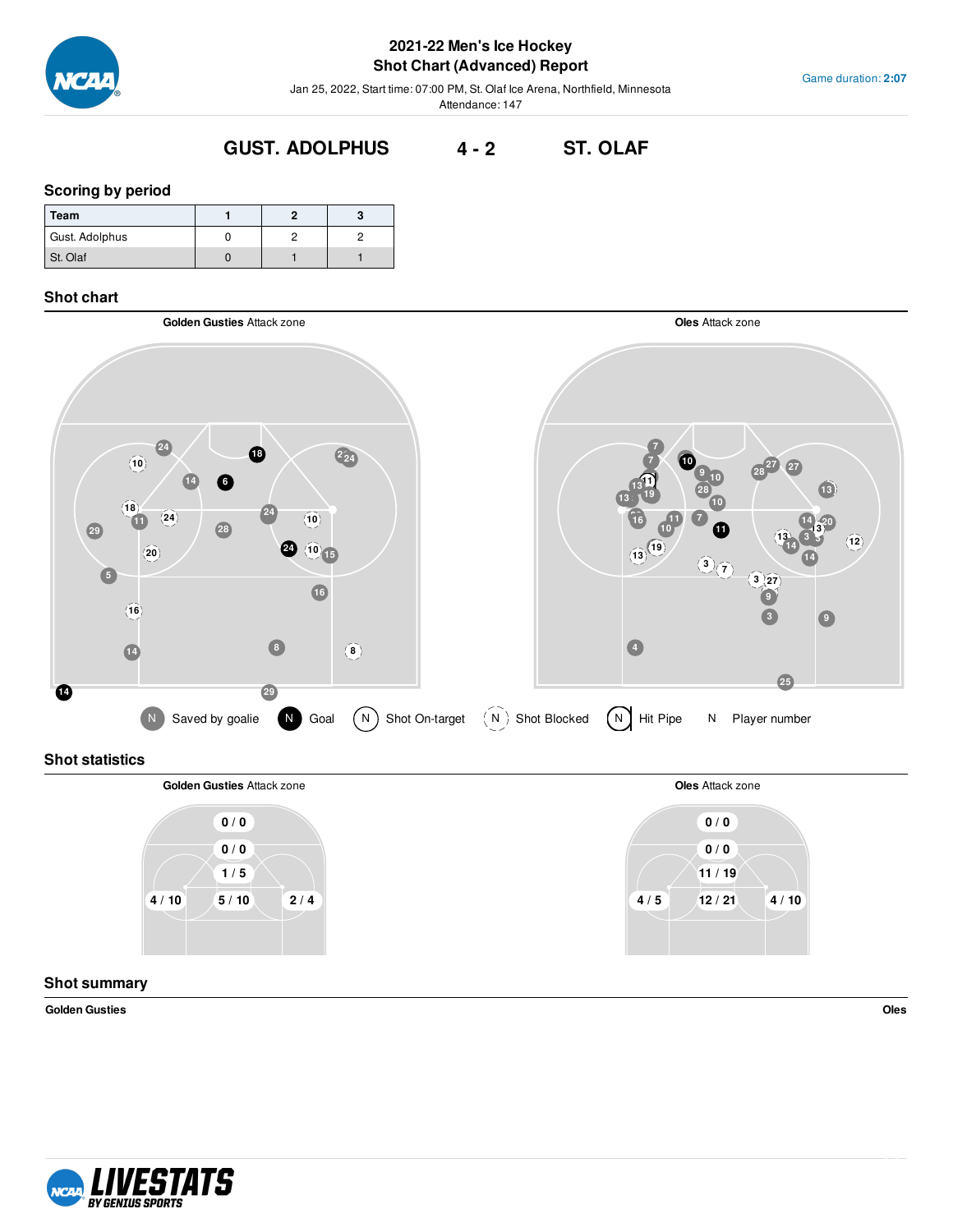

# **2021-22 Men's Ice Hockey Shot Chart (Advanced) Report**

Game duration: **2:07**

Jan 25, 2022, Start time: 07:00 PM, St. Olaf Ice Arena, Northfield, Minnesota

|                                             |                | $\mathbf{2}$   | 3              | Tot         |
|---------------------------------------------|----------------|----------------|----------------|-------------|
| Total shots attempted                       | 13             | 7              | 15             | 35          |
| Blocked by defense                          | 3              |                | $\overline{4}$ | 8           |
| Shots Off Target                            | 3              | $\overline{2}$ | 3              | 8           |
| Pipes                                       | $\mathbf{0}$   | $\mathbf 0$    | $\mathbf 0$    | $\mathbf 0$ |
| Total shots on-target                       | 7              | 4              | 8              | 19          |
| Shots saved by goalie<br><b>Grant Boldt</b> | $\overline{7}$ | 14             | 14             | 35          |
|                                             |                | Goals scored:  | 4              |             |

|                                                |                | $\mathbf{2}$   | 3        | Tot |
|------------------------------------------------|----------------|----------------|----------|-----|
| Total shots attempted                          | 12             | 24             | 27       | 63  |
| Blocked by defense                             |                | 3              | 7        | 11  |
| Shots Off Target                               | 4              | 5              | 5        | 14  |
| Pipes                                          | $\Omega$       |                | $\Omega$ |     |
| Total shots on-target                          | $\overline{7}$ | 15             | 15       | 37  |
| Shots saved by goalie<br><b>Thomas Lalonde</b> | $\overline{7}$ | $\overline{2}$ | 6        | 15  |
| Goals scored:                                  |                |                | 2        |     |